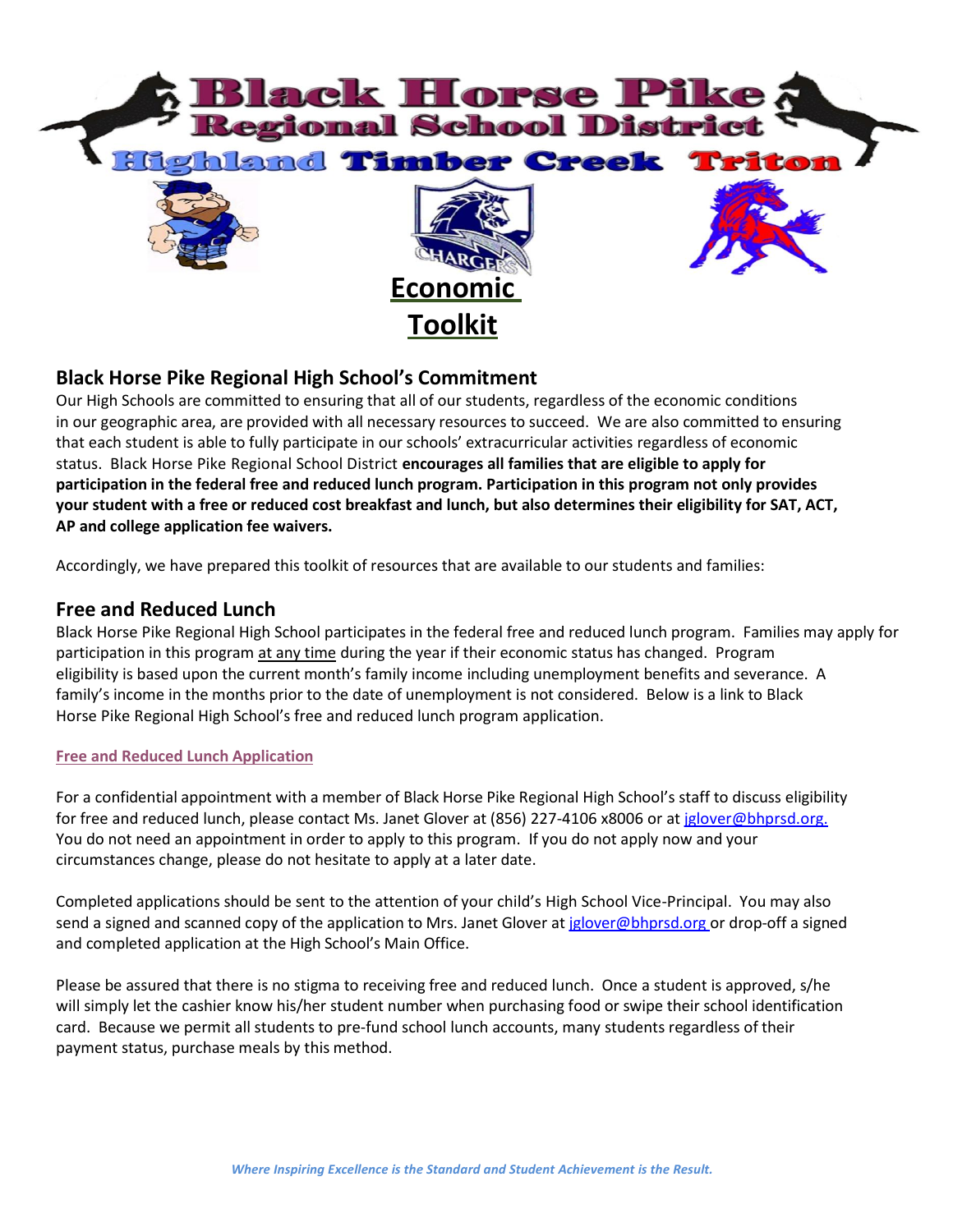# **College Testing**

The SAT, ACT and other aptitude or achievement testing is often a prerequisite to applying for colleges and universities. The College Board (the sponsor of the SAT and SAT II tests) and the ACT have fee waivers available for those that meet certain guidelines, including receipt of free and reduced lunch. Below are links to information and applications for both SAT and ACT fee waivers.

**[SAT](http://sat.collegeboard.org/register/sat-fee-waivers) Fee [Waiver](http://sat.collegeboard.org/register/sat-fee-waivers)** [http://sat.collegeboard.org/register/sat-fee](http://sat.collegeboard.org/register/sat-fee-waivers)[waivers](http://sat.collegeboard.org/register/sat-fee-waivers) **ACT Fee [Waiver](http://www.actstudent.org/faq/feewaiver.html)** <http://www.actstudent.org/faq/feewaiver.html>

In addition, the College Board permits students who have received testing fee waivers, to send their SAT scores to up to four colleges/universities free of charge. This process is also explained via the link provided above for th[e SAT](http://sat.collegeboard.org/register/sat-fee-waivers) Fee [Waiver.](http://sat.collegeboard.org/register/sat-fee-waivers)

# **College Applications**

Almost every college and university permits students that meet certain eligibility requirements the ability to apply without payment of an application fee. These requirements are unique to each college and university. Information regarding college application fee waivers is also explained via the FAQ (Frequently Asked Questions) link below.

#### **[FAQ College](https://bigfuture.collegeboard.org/get-in/applying-101/college-application-fee-waivers) Application Fee Waiver**

<https://bigfuture.collegeboard.org/get-in/applying-101/college-application-fee-waivers>

### **Apply to College for Free (***The College Board)*

If you apply to more than one or two colleges – and you should! – the application fees can really add up. For eligible students, the College Board is providing four college application fee waivers. Many four-year and two-year colleges accept application waivers – view a list of [schools](http://media.collegeboard.com/digitalServices/pdf/sat/sat-fee-waiver-directory.pdf) that participate in the college application fee waiver process, or use our online [search tool.](https://bigfuture.collegeboard.org/get-in/applying-101/college-application-fee-waivers/participating-colleges)

If you registered for the SAT with a fee waiver, then you're automatically eligible to receive the college application fee waivers. To learn more about college application fee waivers – details about eligibility requirements, how to use fee waivers with the Common App, and more – check out our [college](https://bigfuture.collegeboard.org/get-in/applying-101/college-application-fee-waivers) [application fee waiver](https://bigfuture.collegeboard.org/get-in/applying-101/college-application-fee-waivers) FAQs.

Save money with college application fee waivers, then register with CSS/Financial [Aid PROFILE®](http://student.collegeboard.org/css-financial-aid-profile) to apply for financial aid.

**The Common Application** is a not-for-profit membership organization that is committed to providing reliable services that promote equity, access, and integrity in the college application process. The Common Application serves students, member institutions, and secondary schools by providing applications that students and school officials may submit to any of over 500 member institutions. Membership is open to colleges and universities that promote access by evaluating students using a holistic selection process. A link to The Common Application is provided below.

#### **Common [Application](https://www.commonapp.org/Login)**

<https://www.commonapp.org/Login>

Financial Aid resources and links provided by **The Common Application**:

**[FAFSA:](http://www.fafsa.ed.gov/)** The Free Application for Federal Student Aid: a required form for any student seeking needbased financial aid. <http://www.fafsa.ed.gov/>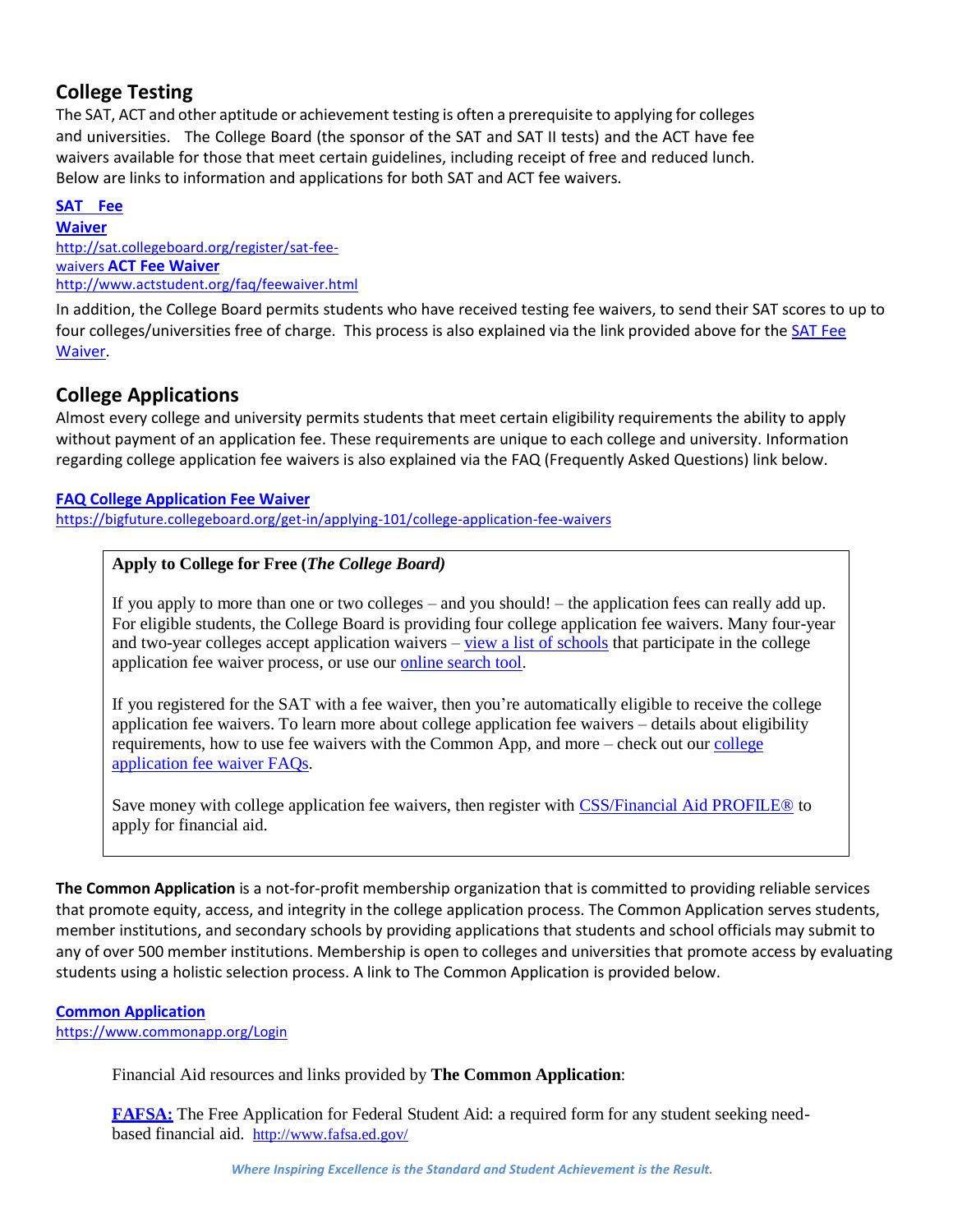**[Office of](http://studentaid.ed.gov/) Federal Student Aid:** A resource of the US Department of Education. Learn about different types of financial aid and how to apply for them. <http://studentaid.ed.gov/>

**[NASFAA:](http://www.nasfaa.org/students/About_Financial_Aid.aspx)** The National Association of Student Financial Aid Administrators. More than 18,000 student financial assistance professionals at approximately 3,000 institutions of higher education, serving over 16 million students. Offering extensive resources for students and parents. [http://www.nasfaa.org/students/About\\_Financial\\_Aid.aspx](http://www.nasfaa.org/students/About_Financial_Aid.aspx)

As in prior years, Black Horse Pike Regional School District High Schools are hosting a Decision Day in which students who have been admitted to colleges and universities will be recognized. Information on participating students as well as our developing schedule is available through the Naviance Family Connection portal or through the counseling office.

# **Scholarships**

All of our students and their families are affected by the high cost of post-secondary education. Students may be eligible for various scholarships to help defray some or all of these costs. Many, but not all scholarships, are need based. Students may be eligible based upon their overall grades or grades in a particular subject, community involvement, athletic ability, extracurricular interests, etc. It is imperative that students apply early and often for various scholarship opportunities. Black Horse Pike Regional High Schools utilize the Naviance Family Connection portal to assist students and their families in planning and preparing for college. Below is the link to the Naviance Family Connection portal. Once logged in to Naviance, click or select the College tab and scroll down to review local and national scholarship opportunities. In addition to the scholarships offered through Naviance, students should check other on-line resources and the scholarships available from their desired colleges and universities.

#### **Naviance Login**

Timber Creek Regional High School: <http://www.bhprsd.org/Page/286>

Triton Regional High School: <http://www.bhprsd.org/domain/208> Highland Regional High School: <http://www.bhprsd.org/Domain/128>

## **Advanced Placement (AP) Testing**

The Black Horse Pike Regional School District pays for Advanced Placement (AP) exams automatically, as long as we offer instruction in the course.

## **Transcripts**

Black Horse Pike Regional High School will provide the first two high school transcripts free of charge to colleges and universities for all of our current students and former students who graduated within the last two years. If a former student graduated more than two years ago, the Black Horse Pike Regional High Schools will provide them for a **fee of** \$5.00 per transcript. Please contact the respective School Counseling Office for request forms or visit your school's website for transcript request forms under the School Counseling tab.

### **Academic Tutoring**

Black Horse Pike Regional High School students that are concerned about their academic performance or are struggling in a class or classes can sign-up for free National Honor Society tutoring in the high school's library. NHS tutoring is provided by members of our National Honor Society. In addition, students that are concerned about their academic performance should contact and seek assistance from their teachers.

\*\*If you would like additional information on various testing programs, the best time for students to take these aptitude *and achievement tests, and/or to discuss completion of the fee waiver forms, please make an appointment with your student's school counselor.*